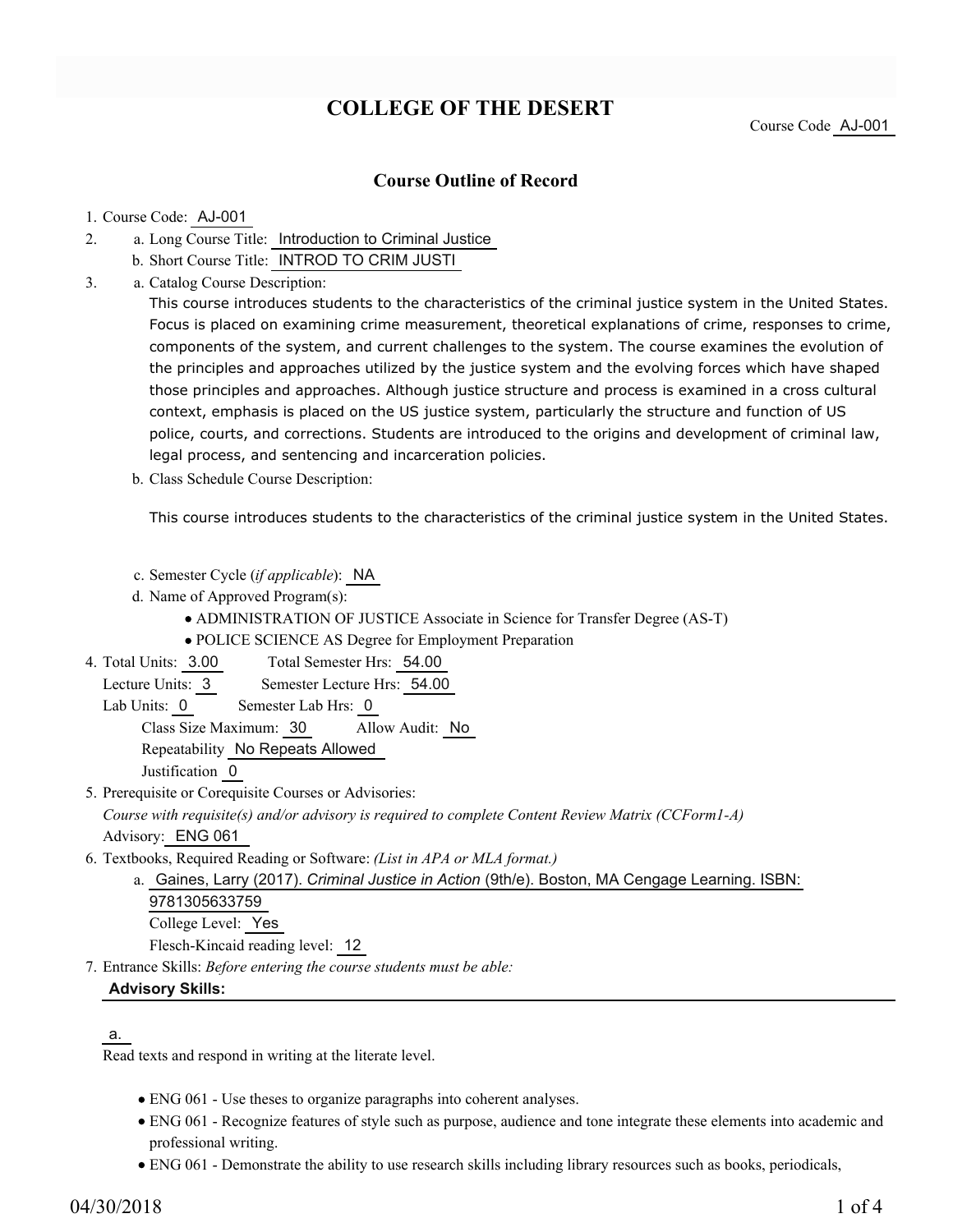## AJ 001-Introduction to Criminal Justice

electronic databases and online resources such as the internet.

ENG 061 - Demonstrate the ability to read and respond in writing beyond the literal interpretation of the text.

b.

Be able to think critically and analyze situations both verbally and in writing.

- ENG 061 Demonstrate the ability to think critically and express ideas using various patterns of development.
- 8. Course Content and Scope:

#### Lecture:

- 1. Understanding the Criminal Justice System
- 2. Crime and Victimization
- 3. Law Enforcement
- 4. Courts and Sentencing
- 5. Punishment and Corrections
- 6. The Future of the Criminal Justice System

### Lab: *(if the "Lab Hours" is greater than zero this is required)*

9. Course Student Learning Outcomes:

#### 1.

Explain the history of the criminal justice system.

### 2.

Identify the law enforcement component of the criminal justice system.

### 3.

Identify the judicial system component of the criminal justice system.

### 4.

Identify the correctional system component of the criminal justice system.

- 10. Course Objectives: Upon completion of this course, students will be able to:
	- a. Demonstrate an understanding of criminological theories used to explain crime and criminality;
	- b. Explain the methods, theories, and concepts associated with the sources of crime data, the emerging patterns of criminal activity, and the costs of crime;
	- c. Understand the history, development, and structure, and function of American police, courts, and corrections;
	- d. Demonstrate an understanding of the history, structure, and function of the police;
	- e. Convey an understanding of the process of adjudication;

f. Show an understanding of corrections including the roles of probation, parole, and community corrections; as well as the functions of prisons and jails;

g. Identify and describe special issues in the criminal justice system involving juvenile delinquency, drugs, and the future development;

- h. Critically analyze and discuss issues of crime and justice from varying perspectives;
- i. Utilize conclusions from scholarly research in creating informed positions on controversial issues in criminal justice.
- j. Demonstrate the ability to raise critically relevant questions based on independent reading of criminal justice literature;

k. Effectively follow the appropriate writing style practiced in the social sciences;

- l. Explain the definitions of crime;
- m. Understand the extent of the crime problem in America.
- Methods of Instruction: *(Integration: Elements should validate parallel course outline elements)* 11. a. Demonstration, Repetition/Practice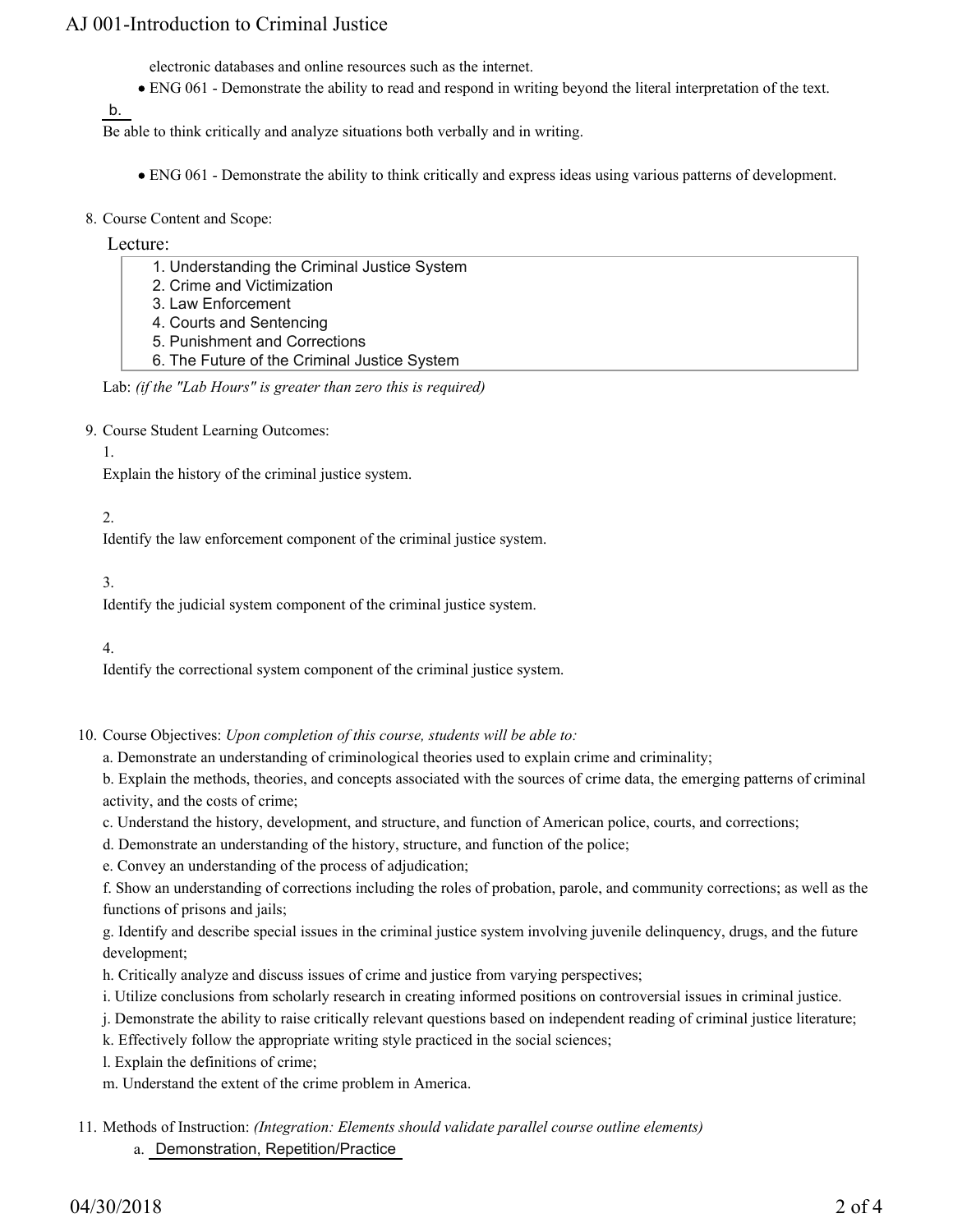## AJ 001-Introduction to Criminal Justice

- b. Discussion
- c. Distance Education
- d. Lecture
- e. Technology-based instruction

#### Other Methods:

Film presentation

12. Assignments: (List samples of specific activities/assignments students are expected to complete both in and outside of class.) In Class Hours: 54.00

Outside Class Hours: 108.00

a. In-class Assignments

Oral presentation in class on various parts of the criminal justice systems.

- b. Out-of-class Assignments
	- a. Textbook reading

b. Visit an agency within the criminal justice system, and write a report and a brief oral presentation to the class on his/her experience.

- 13. Methods of Evaluating Student Progress: The student will demonstrate proficiency by:
	- College level or pre-collegiate essays
	- Complete a one page, typed, double-spaced report
	- Computational/problem solving evaluations
	- True/false/multiple choice examinations
- 14. Methods of Evaluating: Additional Assessment Information:
- 15. Need/Purpose/Rationale -- All courses must meet one or more CCC missions.
	- PO Career and Technical Education

Apply critical thinking skills to research, evaluate, analyze, and synthesize information.

IO - Personal and Professional Development

Develop realistic goals.

Display habits of intellectual exploration, personal responsibility, and physical well being.

Demonstrate an understanding of ethical issues to make sound judgments and decisions.

- Value diverse cultures and populations.
- 16. Comparable Transfer Course

| <b>University System</b>                                             | Campus                    | <b>Course Number</b> | <b>Course Title</b>  | <b>Catalog Year</b> |  |
|----------------------------------------------------------------------|---------------------------|----------------------|----------------------|---------------------|--|
| 17. Special Materials and/or Equipment Required of Students:         |                           |                      |                      |                     |  |
| <sup>18.</sup> Materials Fees:                                       | <b>Required Material?</b> |                      |                      |                     |  |
| <b>Material or Item</b>                                              |                           |                      | <b>Cost Per Unit</b> | <b>Total Cost</b>   |  |
| 19. Provide Reasons for the Substantial Modifications or New Course: |                           |                      |                      |                     |  |
| Change English advisory.                                             |                           |                      |                      |                     |  |
| 20.<br>a. Cross-Listed Course ( <i>Enter Course Code</i> ): N/A      |                           |                      |                      |                     |  |
| b. Replacement Course (Enter original Course Code): N/A              |                           |                      |                      |                     |  |
|                                                                      |                           |                      |                      |                     |  |

21. Grading Method *(choose one)*: Letter Grade Only